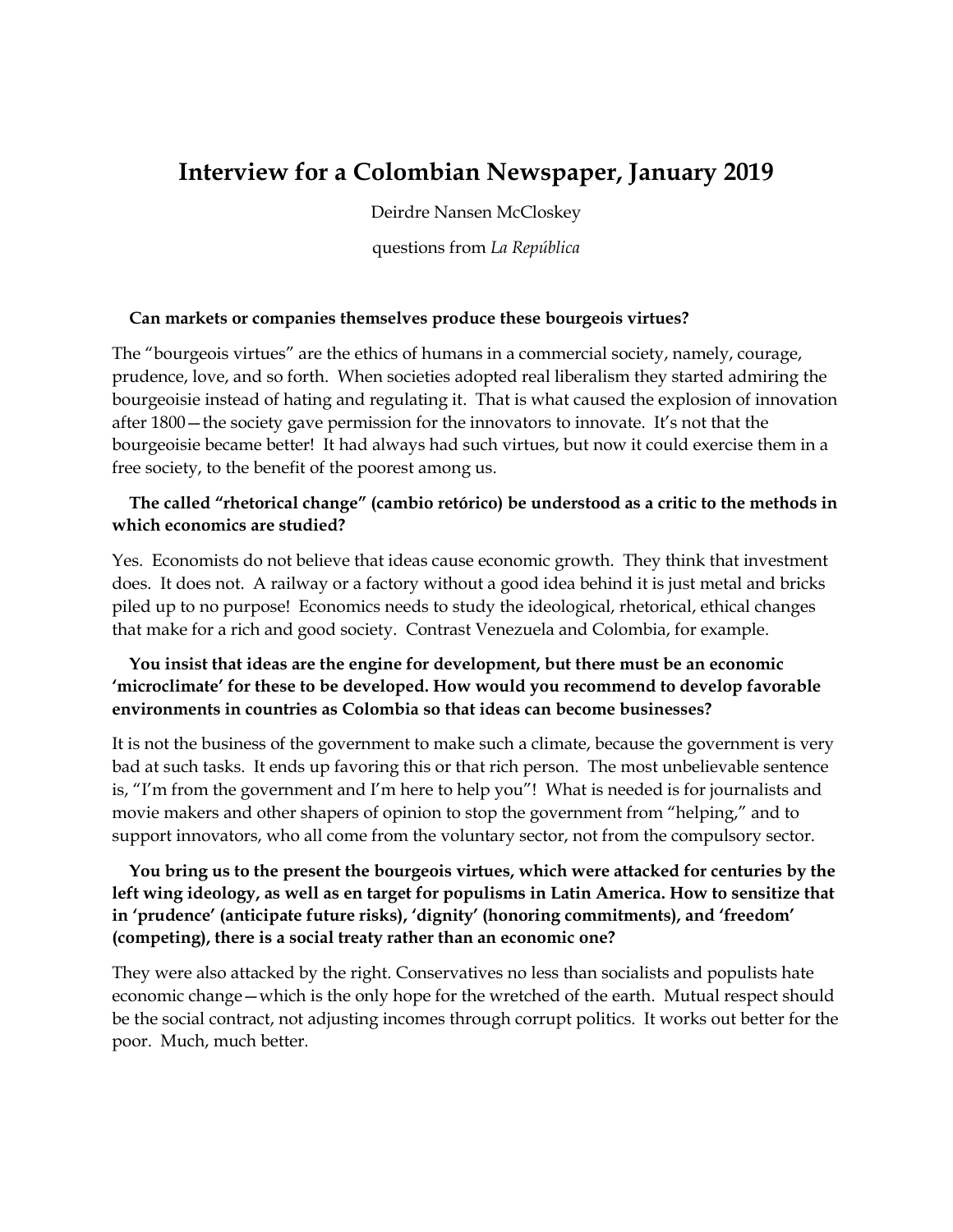## **How can you understand that local or regional governments are the key to understanding that there are "no free lunches" and that subsidies are not always good roads for development?**

The great French liberal Bastiat said that government is the conviction that everyone can live by taxing or subsidizing everyone else. The worst case in Latin America is Argentina, which since Peron has believed it. Let the test of the market work and you get the best projects. The test of politics is extremely bad at choosing winners.

# **In your essay about Piketty's book,** *Capital in the Twenty-First Century***, you highlight that what is important about poverty is not equality. How would you explain the Venezuelan debacle and the Chilean success in this task?**

Yes, Venezuela shows that egalitarianism of distribution is not wise, and Chile shows that liberalism in the economy *is* wise. You can help poor people a little by stealing from the rich, say 50% better off, as in Venezuela. But economic growth is overwhelmingly more powerful is raising up the poor, 1,000% or 2,000%. Which do we want?

#### **How would you evaluate Colombia's development?**

Long ago as a graduate student at Harvard I worked on a Colombian transportation project, just at the beginning of *La* V*iolencia.* If the violent socialists had been stopped in the 1960s, Colombia would now be as rich as Venezuela was before Chavez. Anyway by now it looks like Colombia will become rich. Your main problem now is the shocking gap between your rich areas and your poor ones. But in a generation, as has been shown over and over again (Ireland, Taiwan, China), you can achieve a European standard of living for everybody. Let the innovators innovate. Stop worrying about equality.

# **Why hasn't the Colombian economy been able to evolve from selling oil, coffee, flowers and bananas?**

Again, don't worry about it! The USA sells soybeans! So what? Do what you're good at. By the Living God, *please* do not go back to "import substitution" and "forced industrialization." That way lies corruption, inefficiency, and perpetual poverty.

## **Colombia has always been one of the countries with the highest rankings of happiness, but last in competitiveness and development. How would you explain this dichotomy?**

Man does live by bread, or even excellent coffee, alone! I think the "happiness" measures are idiotic, and say more about the social conventions in a particular country about complaining than anything else. "Competitiveness" is not a word that a serious economist ever uses, by the way. It's business-school talk, and is meaningless. Any country has a *comparative* advantage, regardless of income, and the patterns of trade are determined by it, not by what economists call "absolute" advantage (that is, how productive you are). If absolute advantage, "competitiveness," causes trade, everyone not as productive as, say, the US or Japan should sit down and do nothing at all, yes? If James Rodríguez is the best player on the football pitch, have the rest of the team sit down and do nothing, right? Not right.